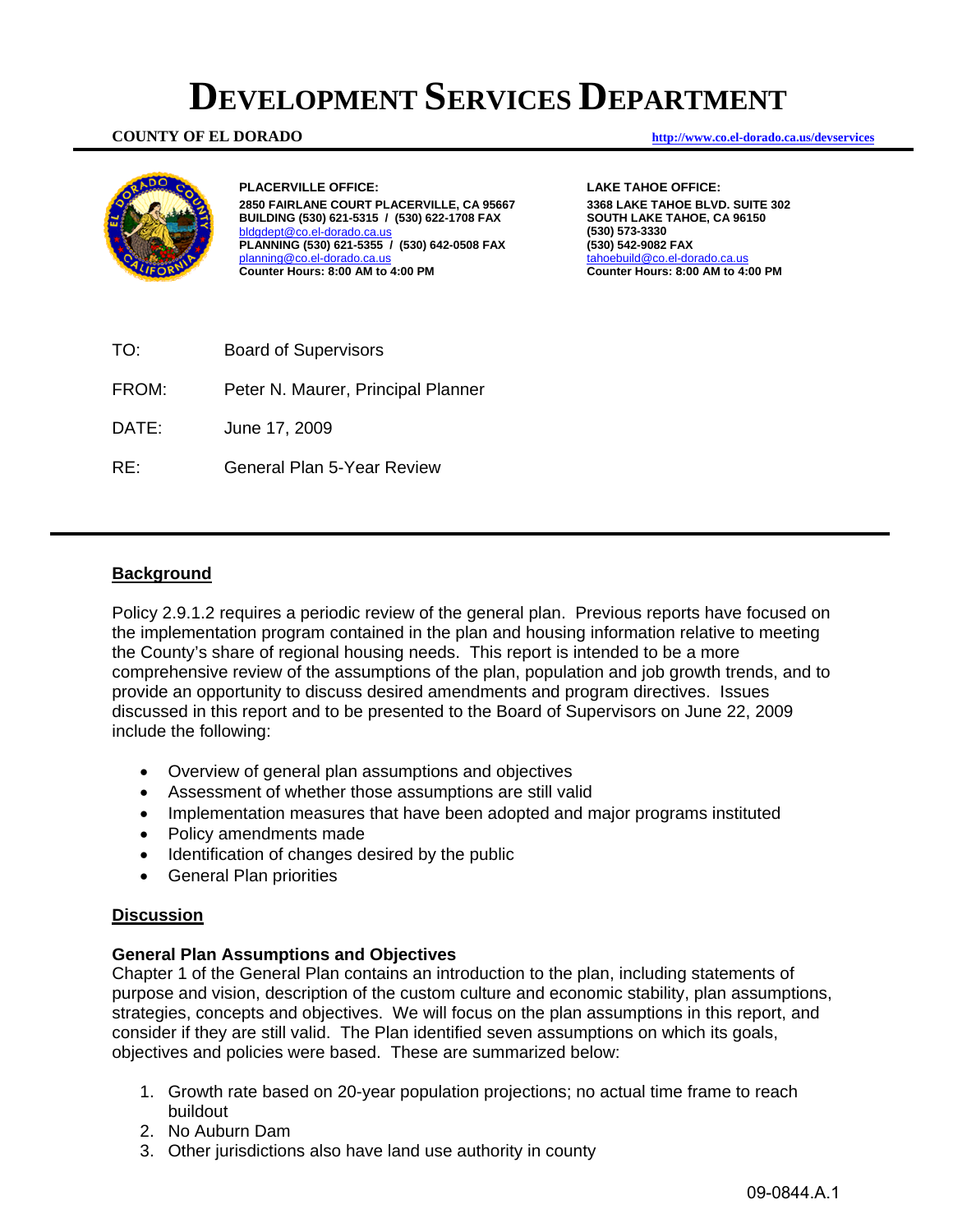- 4. Agriculture and timber industries will remain economically viable
- 5. Adequate water supplies will be available or developed to support projected growth; shortage could change time horizon
- 6. Policies are intended to minimize housing costs to meet housing needs for all economic segments
- 7. Balanced traffic level of service for peak hours against costs for limited time benefits

The full text of each assumption is available at:

http://www.co.el-dorado.ca.us/Planning/AdoptedGeneralPlan/1\_introduction.pdf

1. Growth Rate – The growth that the County has seen since the adoption of the plan has been consistent with the population forecasted in 2001 in the study prepared by Economic and Planning Systems (EPS), "El Dorado County Land Use Forecasts for Draft General Plan", March 5, 2002. EPS estimated that growth would remain steady at 2.4% annual increase through 2010, slowing to 2.3%, and gradually tapering off to 1.6% by the end of the plan horizon. Actual growth, as reported by the State Department of Finance (DOF), averaged about 2.5% through 2006, then dropped dramatically to about 1.1% the past two years. However, it is believed that this is a temporary situation, and that growth will pick up again once the current economic crisis is behind us. See Table 1 for more detailed data.

2. Auburn Dam – Since adoption of the plan, Congress has de-authorized the construction of the Auburn dam, and it is unlikely that such a dam will be built in the foreseeable future.

3. Other Jurisdictions – The federal and state governments control land use authority on large portions of El Dorado County, including the national forests, state parks, and BLM lands. Additionally, the Miwok tribe's Shingle Springs Rancheria/Red Hawk Casino has significant land use impacts on the County. These were taken into consideration when the plan was developed, and, as demonstrated by completion of the casino, continues to impact the County's planning efforts. This situation has not changed since adoption of the plan. Additionally, the state legislature and various agencies continue to impose requirements on the County, including air quality standards (AB32), possible regional planning requirements (SB375), septic system regulations (AB885), gray water standards (SB1253), as well as stormwater requirements, oak protection standards, and endangered species protection. These, too, will continue to effect the County's planning efforts.

4. Agriculture and Timber Industries – While the agriculture industry remains strong in the County, the effect of the Wetzel-Oviatt and SPI mill closures should be watched carefully over the next few years. This could lead to a fundamental shift on how timberland is managed, both at the county level as well as on federal land. However, until the effect of the mill closures can be assessed, maintaining timberland as a resource should continue as a basic general plan objective. The timber industry is also affected by federal timber harvest policies. If so directed, Planning and Agriculture staff could investigate this issue further, and report back to the Board with any findings made, and how it may impact the General Plan.

5. Water Supplies – The County continues to work with EID, GDPUD and other purveyors of public water to ensure that the demand does not outstrip long term supply of potable water. With the fastest growing region of the county within the EID service area, close coordination with that agency is critical to ensure that long-term supplies will be available. To date, the water purveyors have managed their supply, through acquisition of new water rights, and treatment and transport capacity, and system improvements to meet current and expected demand. Additional information may be desired by the Board, working with the County Water Agency, to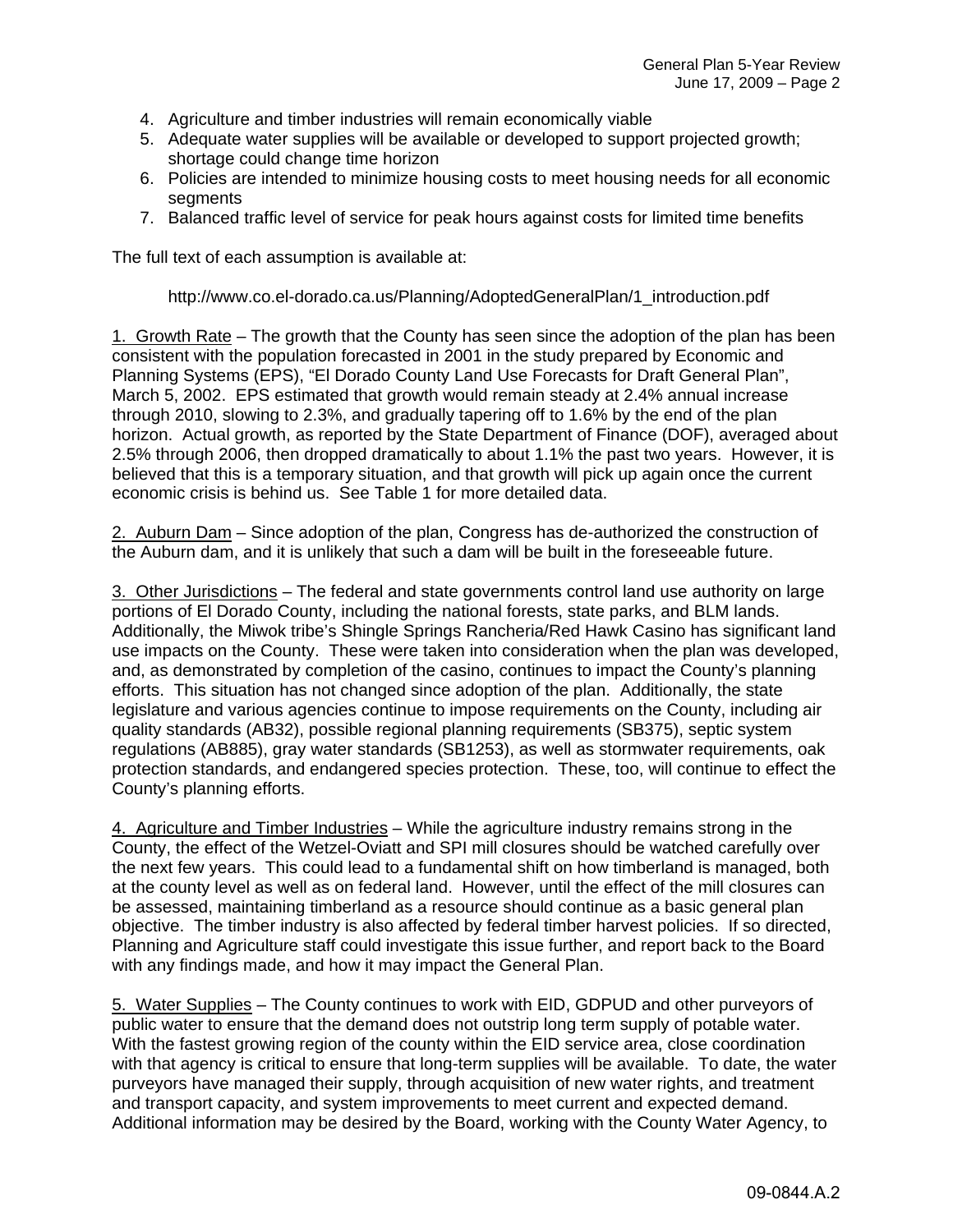evaluate future demand and water supplies and to determine if a more proactive approach is necessary to ensure sufficient water will be available to meet future demand.

6. Minimize Housing Costs – The County, through a variety of programs has tried to minimize the effect of fees and other costs to affordable housing. The County has adopted two specific programs to reduce costs for affordable housing. These are provisions in the TIM fee program to offset road fees using state and federal grant money and the affordable housing density bonus program. While the TIM fee is the largest of fees paid by new housing, many others are beyond the County's control (water and sewer, schools, fire protection), and land and construction costs are primarily functions of the market. That is not to say, however, that County General Plan policies do not add to the overall costs. Resource protection strategies, public and environmental review, and infrastructure improvements all add to the base costs of housing. Some of the amendments and implementation measures listed later in this report, and suggestions made by the public may address this concern.

7. Traffic Level of Service – The County has attempted to balance the needs of commuters travelling during peak hours against the overall costs of road construction capital improvement projects.

Conclusion: All of the basic assumptions of the 2004 General Plan are still valid, although it will be important to monitor trends in the timber industry, water supply, and growth rates.

#### **General Plan Monitoring**

Residential Development – Utilizing the tracking of different kinds of permits that have been issued over the years, the Development Services Department has been able to monitor residential growth and compare it with the projections made in 2001 for the General Plan by Economic and Planning Systems (EPS). The table and graph below show the population change county-wide since 2000 (the base year for the EPS report was 1999) and compares it with the projections made for the General Plan.

| Year | Population(1) | <b>EPS</b><br>Projection(2) | Actual<br>Increase | % Increase |
|------|---------------|-----------------------------|--------------------|------------|
| 2000 | 123,080       | 122,000                     |                    |            |
| 2001 | 126,546       | 124,930                     | 3,466              | 2.74%      |
| 2002 | 129,777       | 127,930                     | 3,231              | 2.49%      |
| 2003 | 132,906       | 131,000                     | 3,129              | 2.35%      |
| 2004 | 136,040       | 134,140                     | 3,134              | 2.30%      |
| 2005 | 139,505       | 137,350                     | 3,465              | 2.48%      |
| 2006 | 142,439       | 140,660                     | 2,934              | 2.06%      |
| 2007 | 143,997       | 144,030                     | 1,558              | 1.08%      |
| 2008 | 145,726       | 147,490                     | 2,422              | 1.17%      |

# **Table 1 – Population Growth 2000-2008**

1. Department of Finance population estimates

2. El Dorado County Land Use Forecasts for Draft General Plan, 2002, based on 2.4% annual increase through 2010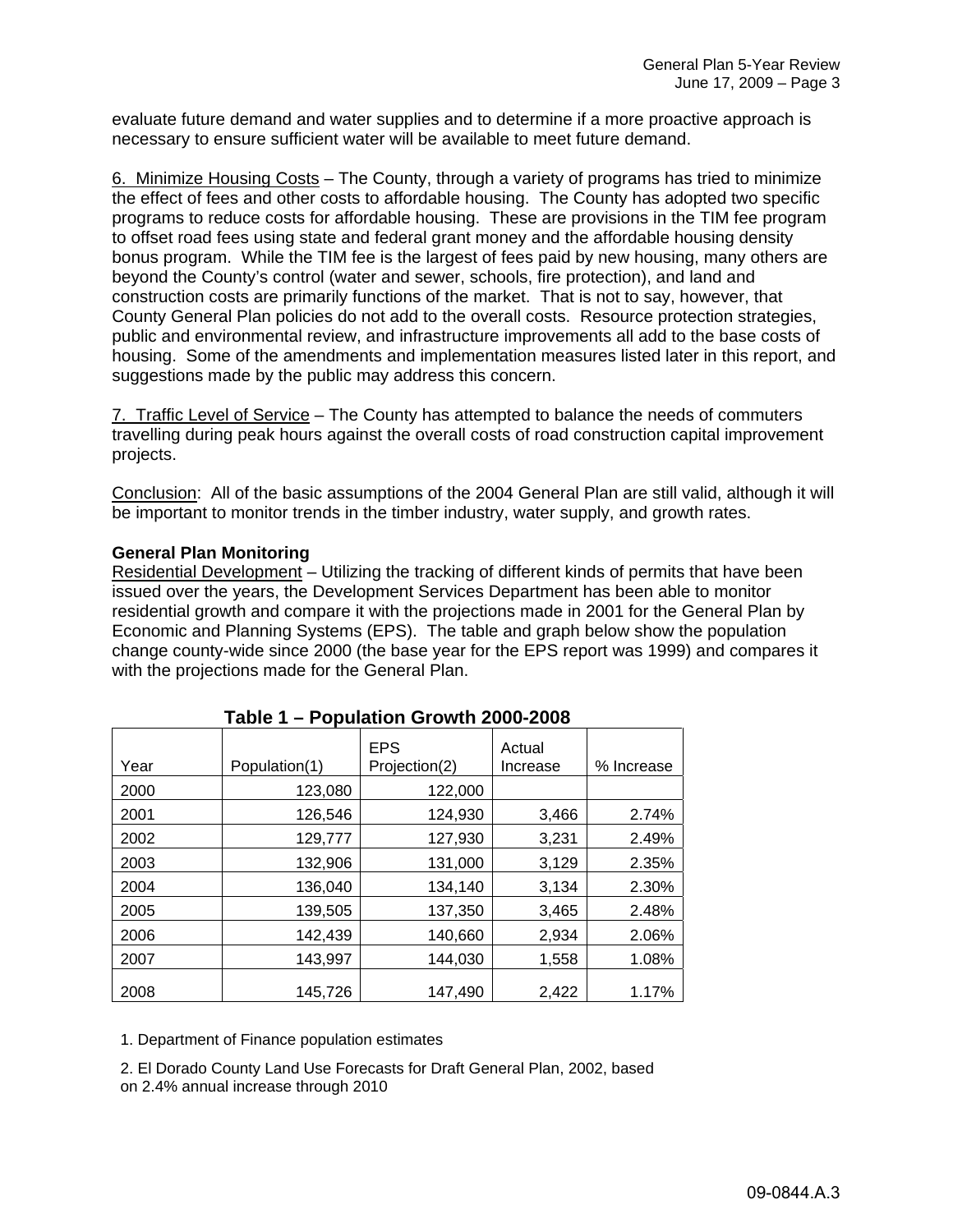

One of the key objectives of the General Plan that affected land use designations and distributions was that the County would "oversupply residential and non-residential land use designations in order to provide market and landowner flexibility to more feasibly accommodate the market." (Objective 5) What this means is that more land than was necessary to accommodate the expected growth was designated for residential and commercial development. The population growth rates shown above have corresponded quite closely with the projections, until the recent economic downturn significantly reduced the growth rate.

Non-Residential Development – Employment growth rates have declined in recent years, as shown on the table and graph below.

| Table 2 – New Employment Based on Non-Residential Square Footage |             |                           |                                 |           |                                 |                   |                        |  |  |  |
|------------------------------------------------------------------|-------------|---------------------------|---------------------------------|-----------|---------------------------------|-------------------|------------------------|--|--|--|
| Year                                                             | Square feet | Retail and<br>Service 70% | New jobs 400<br>sq.ft./employee | Other 30% | New Jobs 500<br>sq.ft./employee | Total new<br>iobs | <b>DOF</b><br>Estimate |  |  |  |
| 2003                                                             | 570,027     | 399,019                   | 998                             | 171,008   | 342                             | 1,340             | 1200                   |  |  |  |
| 2004                                                             | 889,460     | 622,622                   | 1557                            | 266,838   | 534                             | 2,090             | 1900                   |  |  |  |
| 2005                                                             | 698,789     | 489,152                   | 1223                            | 209,637   | 419                             | 1,642             | 1400                   |  |  |  |
| 2006                                                             | 559,182     | 391,427                   | 979                             | 167,755   | 336                             | 1,314             | 800                    |  |  |  |
| 2007                                                             | 407,767     | 285,437                   | 714                             | 122,330   | 245                             | 958               | 1000                   |  |  |  |
| 2008                                                             | 22,279      | 15,595                    | 39                              | 6,684     | 13                              | 52                |                        |  |  |  |
| Total                                                            | 3,147,504   | 2,203,253                 | 5508                            | 944,251   | 1889                            | 7,397             |                        |  |  |  |

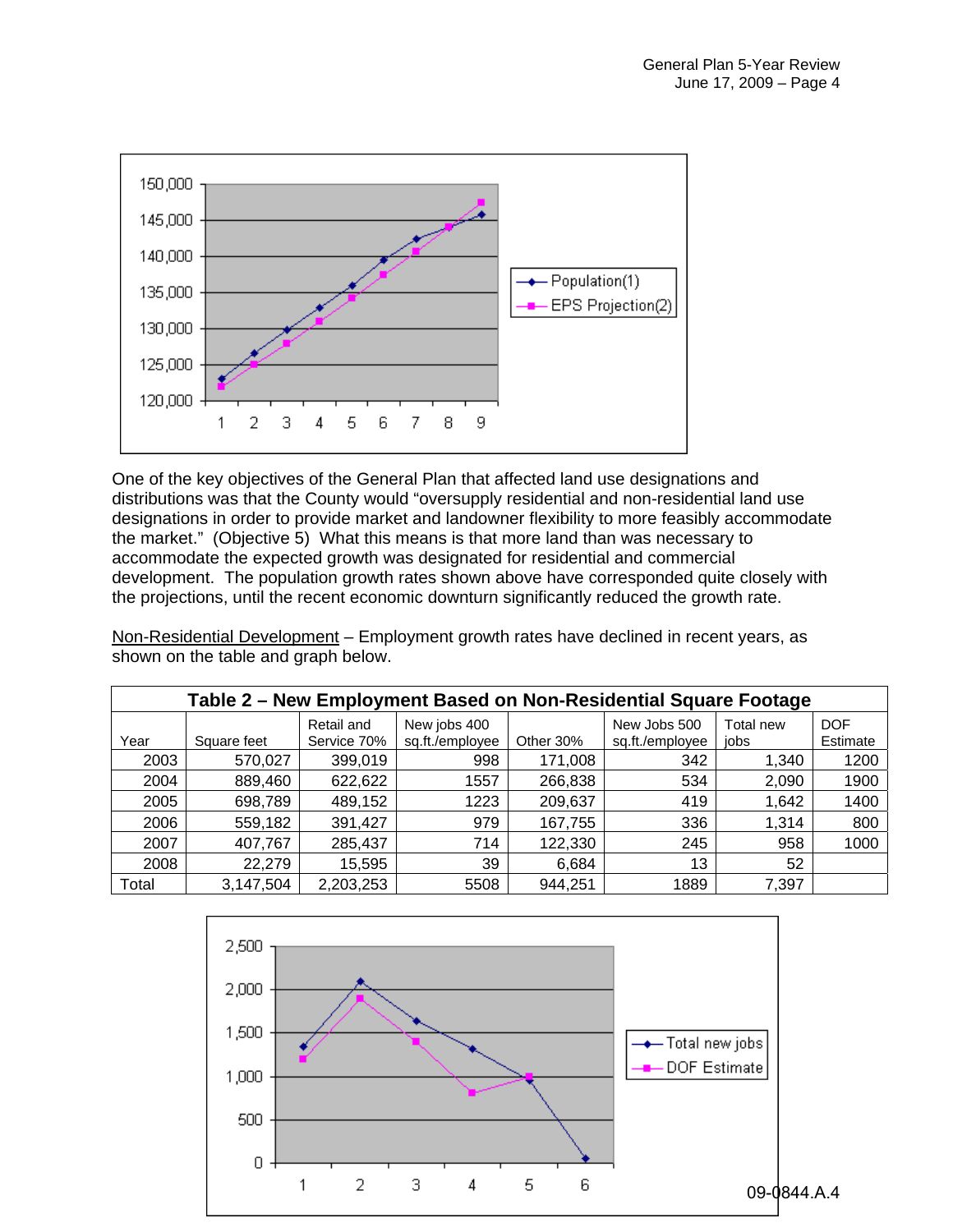The EPS report based its job growth estimates on the number of new households, which resulted in a total of 42,200 new jobs through the end of the planning horizon. Each different market area of the county had a different jobs-to-household factor, based on a number of different parameters, with Placerville being the highest as 2.14 and the upper American River Canyon area the lowest at 0.16. Other examples are El Dorado Hills at 1.69, Cameron Park/Shingle Springs at 1.10, and Diamond Springs/El Dorado at 1.39. County wide the numbers correspond to some degree with housing growth. Figures provided by the DOF and estimates based on permit activity, show steady increase in new jobs, but a downward trend in the rate of job growth the past few years. For more information on how the employment growth was estimated, please see the EPS report, which is available on the Department's web site at:

#### http://www.co.el-dorado.ca.us/Planning/pdf/Forecasts.pdf

Future Monitoring and Tracking – Policy 2.9.1.4 states that Community Region and Rural Center boundaries may be amended and expanded as a part of the periodic review required by Policy 2.9.1.2. Planning staff has been developing a monitoring and reporting program that will track the consumption of available land by Community Region to help identify where the greatest demand has been, how much land will still be available, and work with Economic Development to determine if additional commercial or industrial land needs to be identified. This is also necessary for meeting the housing element RHNA numbers.

An additional policy (2.6.1.4) directs the County to consider designating land near interchanges on Highway 50 as Commercial as a part of this periodic review process. Most of the interchanges have commercially-designated land, with the exception of Bass Lake Road and Greenstone Road. There is sufficient undeveloped commercial land at the El Dorado Road, Shingle Springs Drive, Cambridge Road, and the future Silva Valley Parkway interchanges, as well as the other developed interchanges to support commercial needs in the foreseeable future.

Policy 2.9.1.5 requires that the County also track the effectiveness of the mitigation measures that were adopted at the time of certification of the General Plan EIR and incorporated as policies or implementation measures in the plan. This is a task that Development Services Department intends to take on this next fiscal year, and will report back to the Board when it is complete.

# **Adopted Amendments and Implementation Measures**

Through day-to-day implementation of the General Plan, the County has found the need to amend several policies, due to changing needs of the County, or the lack of clarity in the original policy language. These include:

- Resolution No. 061-2006 Modified FAR requirements; increase commercial FAR to .85
- Resolution No. 184-2007 Modified restrictions in airport overflight area
- Resolution No. 061-2007 Modified time limits for conversion of rental apartments to condominiums
- Resolution No. 167-2008 Raised threshold for general plan consistency review for single family dwellings
- Resolution No. 193-2008 Measure Y revisions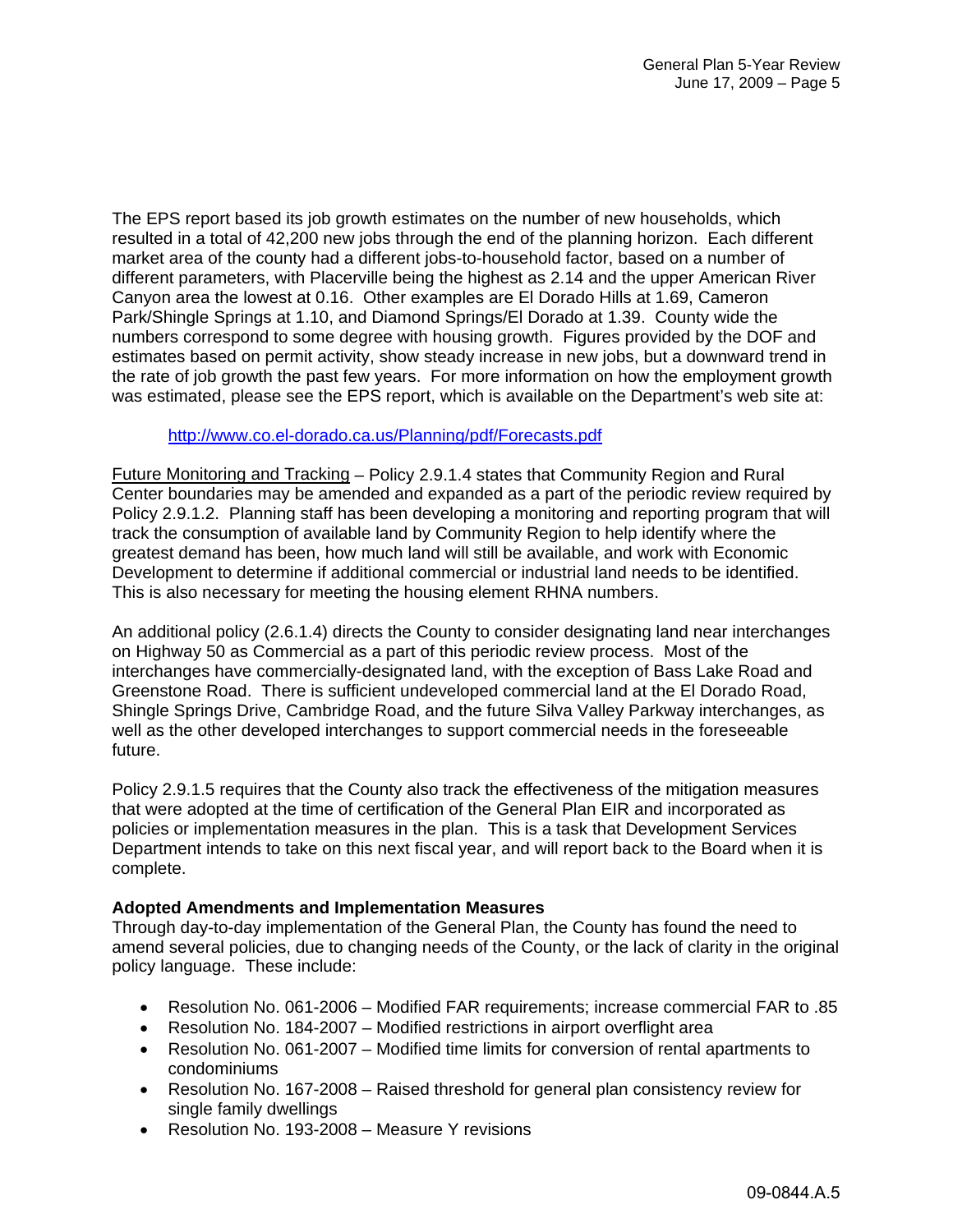- Resolution No. 194-2008 Objective TC-X modifications related to road improvements and timing
- Resolution No. 191-2008/083-2009 Housing Element Updates
- Resolution No. 335-2008 Parcel size exception

In addition, several implementation measures have already been adopted. Some of the more significant measures include:

- TC-A 10-year transportation capital improvement program
- TC-B TIM fee revision
- HO-H Affordable housing density bonus ordinance
- CO-P Oak Woodlands Management Plan
- AF-A Winery Ordinance component of the zoning ordinance update

# **Existing Board Direction and Commitments**

General Plan Implementation – The Board has held a series of workshops the past few months to focus staff's efforts on the implementation program identified in the General Plan and to identify the County's highest priorities. With a total of 228 measures, implementation will be ongoing probably through the life of the plan, although clearly some measures are more critical and time sensitive than others. Through the aforementioned workshops, the top priorities were identified as:

- Biological Resources
	- o Zoning Ordinance update (LU-A & CO-A)
	- o Gabbro soils/rare plant issues (CO-K)
	- o Integrated Natural Resources Management Plan Phase 1 (CO-M, CO-N & CO-U)
- Agriculture
	- o Zoning Ordinance update (AF-A)
	- o Update Agricultural Districts (AF-J)
	- o Grazing land/livestock industry provisions (AF-D & AF-E)
- Economic Development
	- o Regulatory reform
		- **Improve permit process (ED-I & ED-M)**
		- Zoning Ordinance update (ED-P)
		- ID resources to accelerate zoning ordinance update (ED-Q)
		- **Review fee schedule (ED-K, ED-NN, ED-PP & ED-QQ)**
		- Work with EDAC to identify other General Plan opportunities (ED-L)
		- o Transportation Infrastructure
			- **Increase revenues/decrease project costs (ED-SS)**
			- **Explore project funding (ED-UU)**
			- Align economic development opportunities with 20-year CIP (ED-UU)
		- o Economic Development Tools
			- Brand and marketing campaign (ED-G)
			- **Economic and demographic profiles (ED-V, ED-Z, ED-AA, ED-EE & ED-**GG)
			- **Community economic development grants for community design** guidelines (Policy 2.4.1.2, 10.2.4.3 & 10.2.4.4)
			- **Inventory of vacant and underutilized commercial, industrial and R&D** land (ED-AA, ED-DD & ED-HH)
			- Regulatory and fiscal incentives for new and existing businesses (Policy 10.2.1.2, 10.2.2.1, 10.2.2.2 & 10.2.6.2)
			- Identify key economic development projects (ED-HH)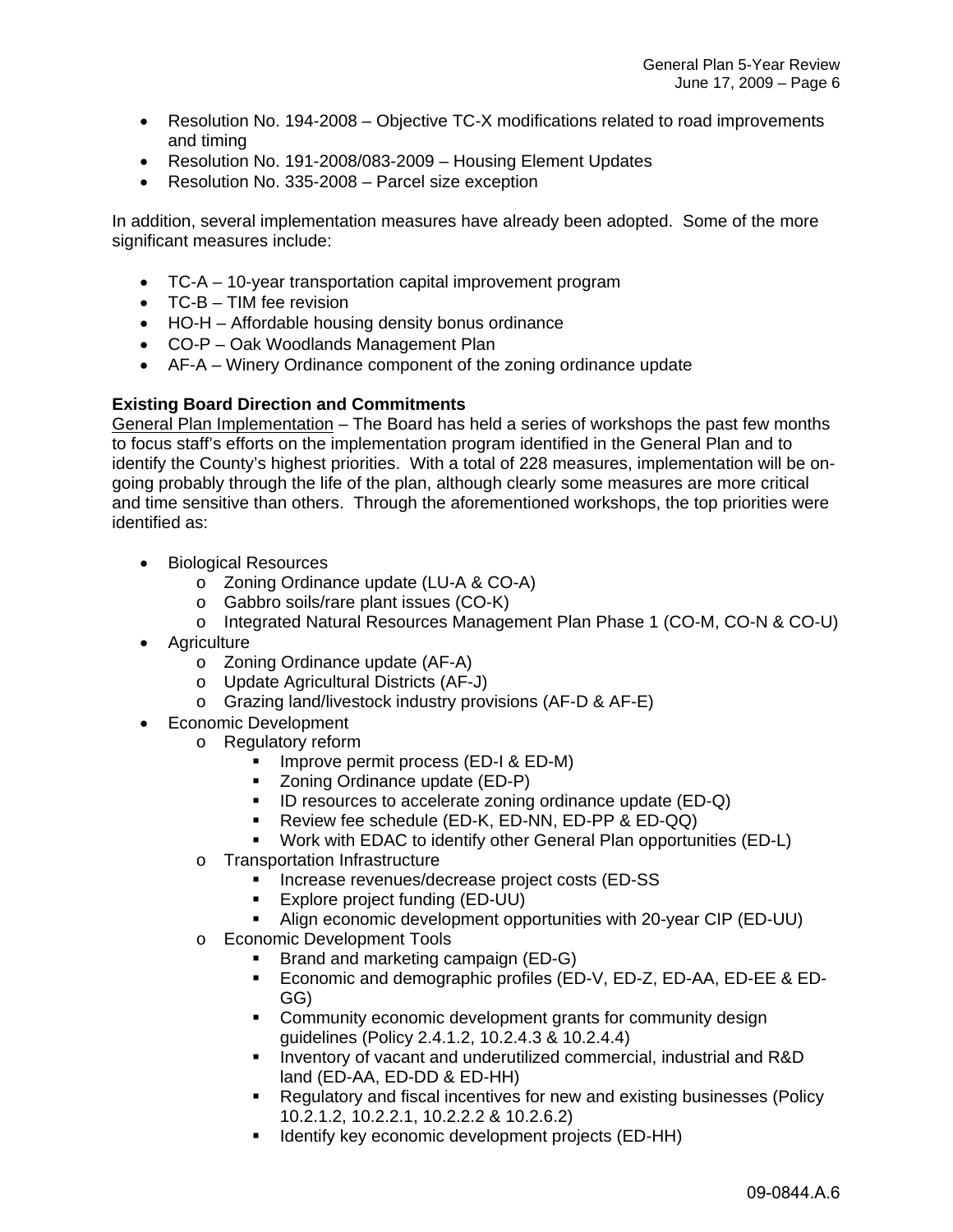In addition, Planning Services is focusing on the zoning ordinance update as its top priority and the Department of Transportation will be working on the annual update of CIP and TIM fee program (TC-A & TC-B), the Design and Improvement Standards Manual revision (TC-C), and an update to the traffic model.

Each of the affected departments will be focusing on the items listed above for the next year and for which funding and staff resources has been identified and/or allocated.

### **Other Issues and Concerns**

The passage of AB32 and SB375 by the State Legislature has raised the potential that land use decisions may change dramatically in the future, as these new laws are implemented. AB32 mandates the reduction of carbon emissions to 2000 levels by 2010, 1990 levels by 2020 and 80% of 1990 levels by 2050. The state Air Resources Board is expected to provide regional targets to achieve these reductions in 2010, at which time SACOG is required to develop a "Sustainable Community Strategy" (SCS) to be implemented on the local level to meet the targets.

SB375 was adopted as an attempt to achieve AB32 goals by reducing vehicle mile traveled (VMT) through linking the Regional Transportation Plan with land use decisions and housing elements. The legislation encourages infill development with the potential for a higher level of regional planning. It also directly ties the Regional Housing Needs Assessment (the housing numbers provided the County for the Housing Element update) and the SCS to the Sacramento Metropolitan Transportation Plan.

County staff is presently waiting on the regional targets and the SCS being developed by SACOG, and which is expected to be out in 2010. The outcome could be nothing more than more feel-good legislation from the state, but could just as well have far-reaching impacts on the County's land use decisions.

Other Implementation Measures and Programs – The Board, the Planning Commission and the staff of several departments have identified a number of other measures and General Plan amendments as important. These were not placed on the list of top priorities, and due to limited staffing and fiscal resources must be deferred until after the above list can be completed. These include:

- Open space/planned development policies amendment (Policy 2.2.3.1 & 2.2.5.4)
- Pollock Pines Community Region Boundary amendment
- Mixed Use Development Phase 2
- INRMP Phase 2
- Ranch Marketing Ordinance update (LU-A & AF-A)
- Agricultural land threshold and evaluation system (AF-F)
- AB32/SB375 Implementation Could include development of an infill ordinance, adoption of bikeway master plan, or other VMT-reduction programs
- More effective tracking of land use absorption for monitoring purposes and apply it to each Community Region, Rural Center, and the Rural Region
- Mitigation measure monitoring and reporting

A number of other amendments have been suggested by members of the public and are important to address. These include:

- Maximum slope restrictions (Policy 7.1.2.1)
- Density bonus (Policy 2.2.4.1)
- Fiscal Impact Analysis requirement for large development projects (Policy 10.2.1.5)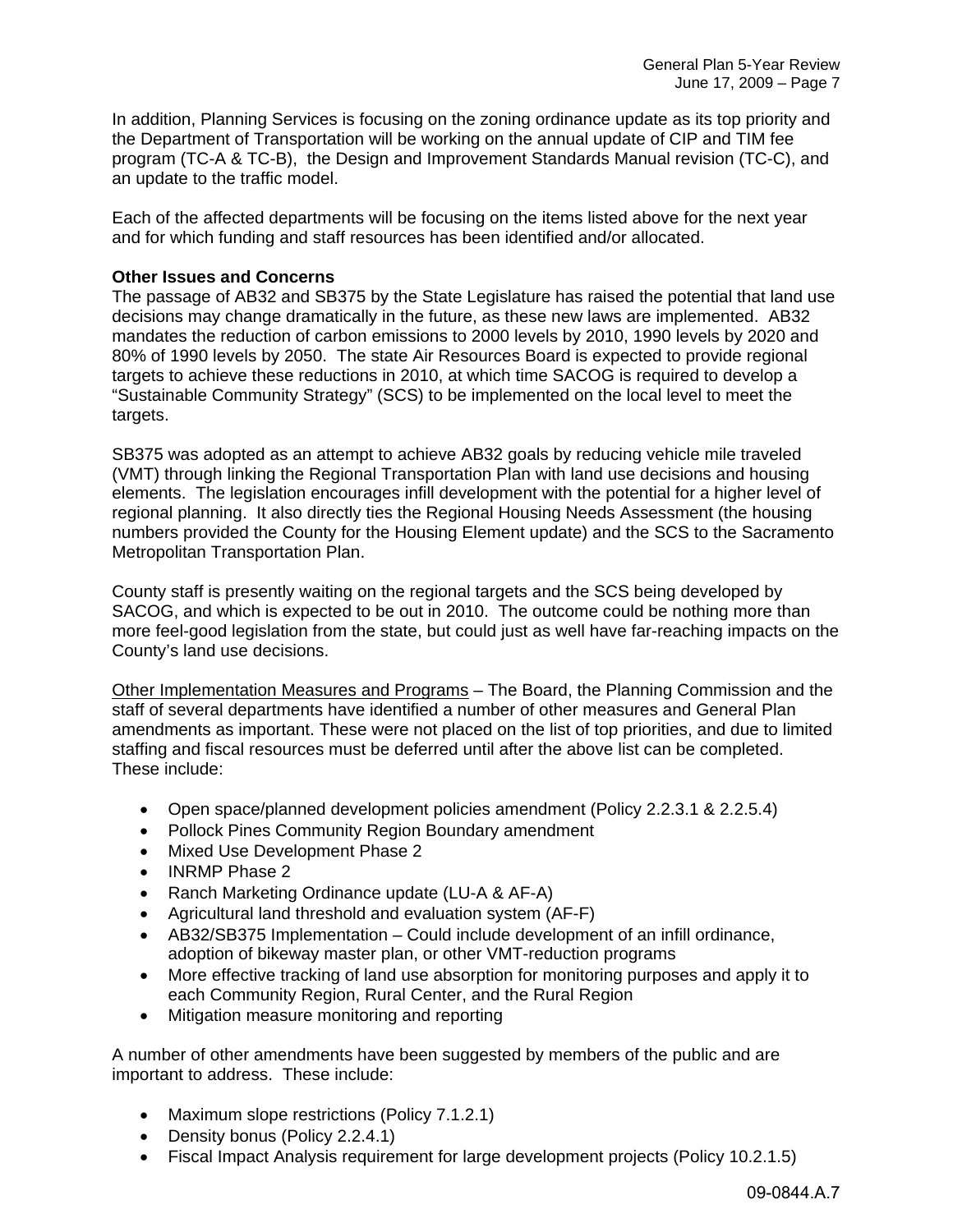- Wetland setbacks to correspond to federal requirements under the Clean Water Act (Corps permitting process) (Policy 7.1.2.1)
- Include as a part of the traffic modeling update an analysis of the Traffic Analysis Zones (TAZ)
- Analyze the effect of fire standards on development potential in the more remote areas of the county.

# **Request for Board Direction**

Staff requests that the Board confirm the following:

- 1. The assumptions made with the adoption of the 2004 General Plan are still valid;
- 2. Staff should monitor trends in the timber industry, water supply, and housing and employment growth rates for changes that could effect the General Plan assumptions;
- 3. The priorities for General Plan implementation and amendment are:
	- o Development Services Department
		- o Zoning Ordinance update
		- o Gabbro soils/rare plant issues
		- o Integrated Natural Resources Management Plan, Phase 1
	- Agriculture Department
		- o Update Agricultural Districts
		- o Grazing land/livestock industry provisions
	- Economic Development
		- o Regulatory reform
			- **Improve permit process**
			- **EXECONING** Zoning Ordinance update
			- **ID resources to accelerate zoning ordinance update**
			- **Review fee schedule**
			- Work with EDAC to identify other General Plan opportunities
			- o Transportation Infrastructure
				- **Increase revenues/decrease project costs**
				- **Explore project funding**
				- Align economic development opportunities with 20-year CIP
			- o Economic Development Tools
				- **Brand and marketing campaign**
				- Economic and demographic profiles
				- **Community economic development grants for community design** guidelines Inventory of vacant and underutilized commercial, industrial and R&D land Regulatory and fiscal incentives for new and existing businesses
				- **If Identify key economic development projects**
	- Department of Transportation
		- o Annual update of CIP and TIM fee program
		- o Design and Improvement Standards Manual revision
		- o Update to the traffic model.
- 4. Future tasks to be taken up after the priorities in Item 3 are completed:
	- Open space/planned development policies amendment (Policy 2.2.3.1 & 2.2.5.4)
	- Pollock Pines Community Region Boundary amendment